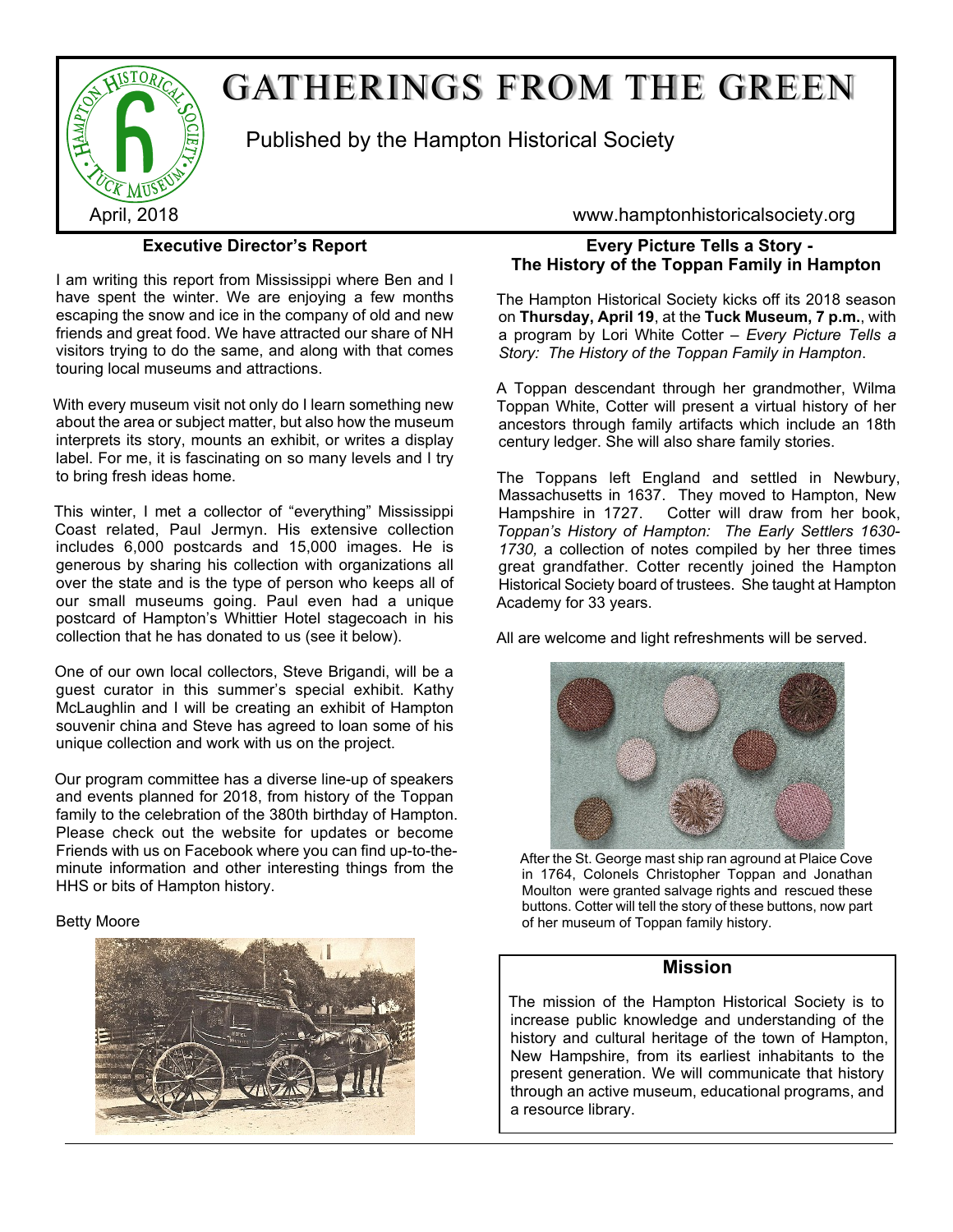#### **18th Century Whimsical Chairs on Display at Tuck Museum of Hampton History**

Now on display at the Tuck Museum is a significant addition to its collection – a c. 1735 side chair made in Hampton.

"Early Hampton furniture is scarce, and the chair is an uncommon example of the often whimsical furniture that is characteristic of 18th century Hampton work," said Elizabeth Aykroyd, a member of the Hampton Historical Society's collection committee.

According to Aykroyd, the chair is "practically the twin" of a chair that has been in the Tuck Museum collection since 1925, a gift from the James family (see the article in the [November, 2007](http://www.hamptonhistoricalsociety.org/nlnov07.pdf) [n](http://www.hamptonhistoricalsociety.org/nlnov07.pdf)ewsletter).

"The James chair was thought to be a solitary chair, made in Hampton, possibly by a member of that family who was a joiner," said Aykroyd. "A careful study of the two chairs proved that both were made by the same person, although the name of that person is not known."

"Unlike the James chair, which has been refinished, the newly acquired chair has a very old finish, under which we can see what is possibly the original reddish color," Aykroyd said.

"Purchasing the side chair contributes to the understanding of Hampton's history and cultural heritage and enriches our collection," said Betty Moore, Executive Director of the Tuck Museum.

"We have received some contributions toward the \$4,200 cost of the chair, which drained our small collection fund," Moore continued. "As a non-profit organization, we rely on and always appreciate assistance from our members and the community."

Stop by the Tuck Museum to see the chairs. **□** To make a contribution, go to the **Donations** page on our website. To quickly go to that page, scan the code at right with your tablet or smartphone.



#### **Business members** We thank the following businesses

234 Lafayette Road Realty, LLC 401 Tavern, LLC Atlantic Motel Robert Dennett Galley Hatch Restaurant, Inc. Hampton Beach Casino, Inc. Kingfish Trolley Lines, LLC

Northeast Auctions Preston Real Estate Remick & GendronFuneral Home & Crematory Tobey & Merrill Insurance Tracy Theatre Originals Unitil Corp



The chair on the left is the newly acquired 1735 Hampton side chair; on the right is the James chair.



## **Board of Trustees; Officers**

President - Bob Dennett Vice President - Karen Raynes Secretary - Kate Pratt Treasurer - Ben Moore

#### **Trustees**

Ed Baechtold Rusty Bridle Lori Cotter Gary Grashow Rick Griffin

Rich Hureau Dyana Martin Kathy McLaughlin Linda Metcalf Deborah Knowlton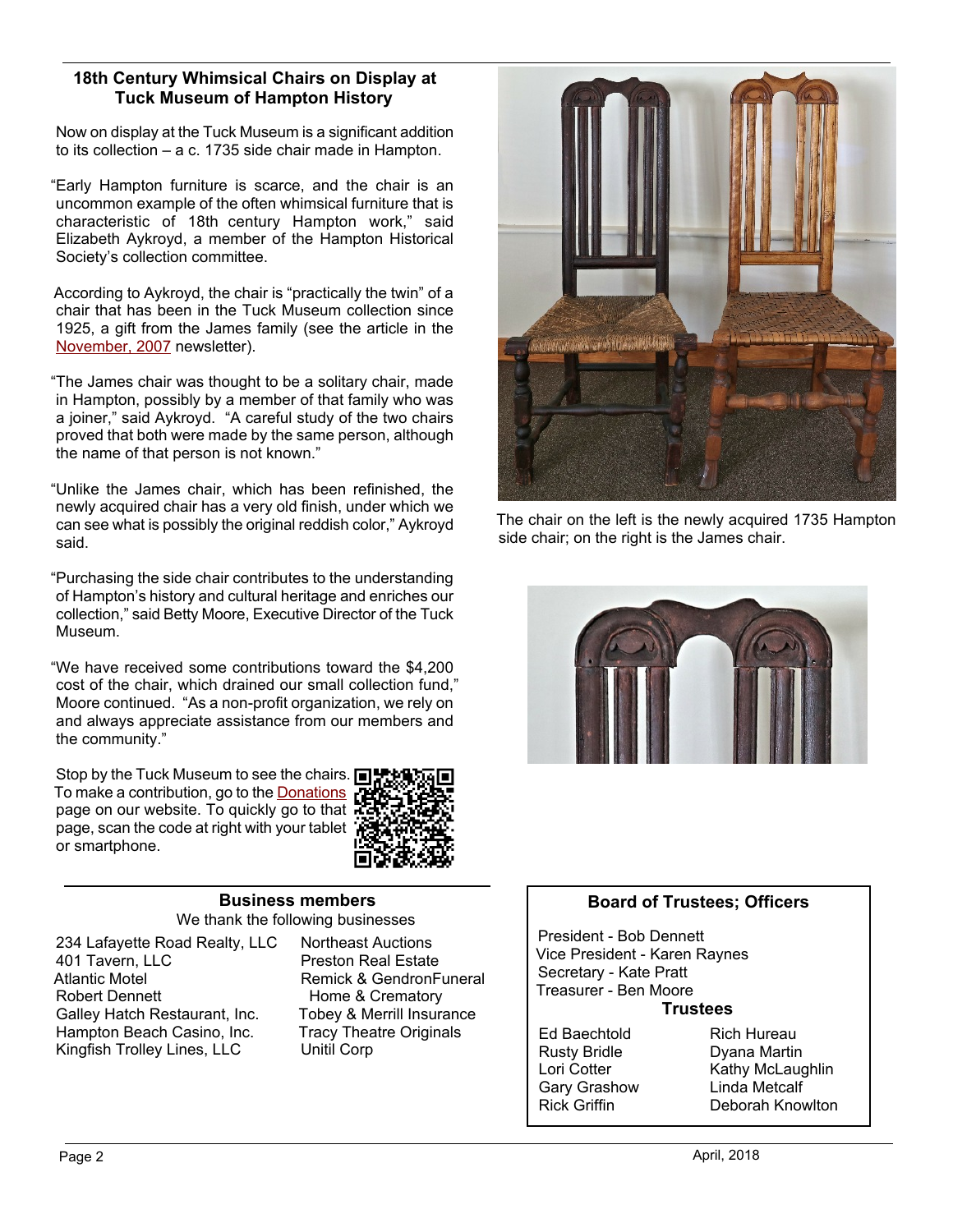## **When This You See Remember Me**

The Tuck Museum of Hampton History announces this year's special exhibit of **Hampton Souvenir China** with pieces from its collection and the collection of guest curator and Hampton resident Steve Brigandi.

The exhibit opens Tuesday, May 22, at 6:30 p.m., with a reception at the Tuck Museum hosted by Executive Director Betty Moore, Kathy McLaughlin, who along with Moore developed the exhibit, and Brigandi. Admission is free and all are welcome.



Souvenir china was popular at the turn of the 20th century. With advances in transportation, people traveled more, and souvenir china provided a way for them to remember where they'd visited. It was also a time when people felt strongly about their communities, and souvenir china depicted places people took pride in.



Hampton souvenir china is a window into Hampton's history. The pretty pieces, some of which are quite unique, show what people favored – their churches, schools, local businesses and, of course, Hampton Beach!

And mark your calendar for Sunday, November 18, when Moore will host a talk about Hampton souvenir china at 3 p.m. at the Tuck Museum.



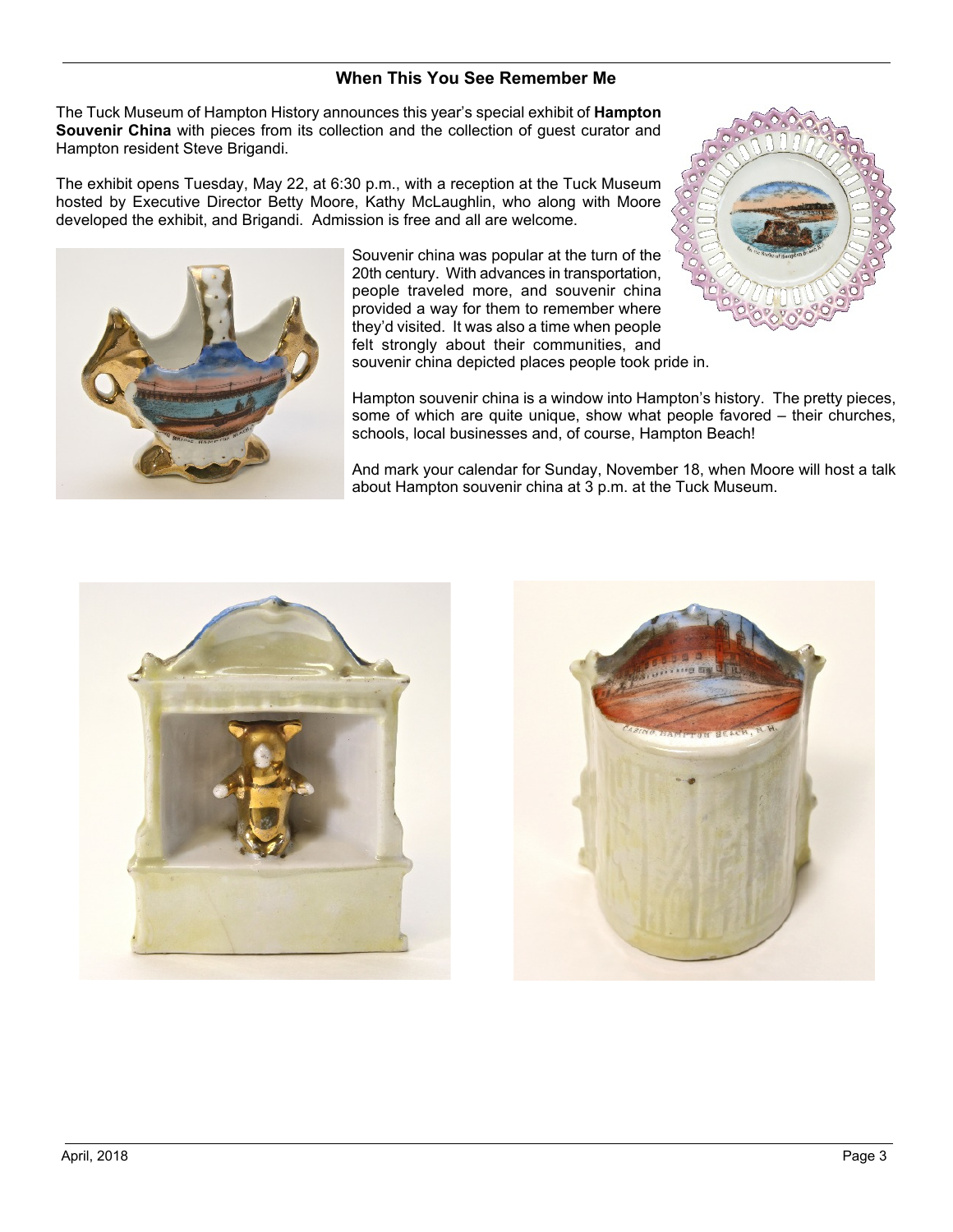# **Donations to the Annual Operating Fund.**

We greatly appreciate the donations received from members towards the operating costs of the Museum. These donations in addition to yearly dues are important to the success of the Historical Society.

234 Lafayette Road Realty LLC Michael A. Angelari Edward and Annie Atwood Douglas and Elizabeth Aykroyd Philip & Diane Backstrom Mr. & Mrs. Walter L. Beaulieu Leland Brennan & Sharon Rafferty Steve Brigandi Frank & Mary Broderick Lorraine Parr Busch Alfred H. & Barbara Carlson Carol A. Casey Mr. & Mrs. Edward Caylor Mr. & Mrs. Tom Clarie Cornerstone at Hampton Mr. & Mrs. Larry Cullen Richard S. Dennison Jean DeZarn James J. Djerf Mrs. Anne Dustin Eric & Alicia Fachon Ms. Ingrid V. Faust Jack & Carol Feeney Carolyn Fluke Lynn Gardner Lynn R. Goodman Constance Gough Lisa and Gary Grashow Lloyd T. Graves Joan P. Hazell Mr. & Mrs. Douglas E. Hunter, Jr.

Mr. Richard Hureau Bruce Inglis Mr. & Mrs. Brad Jacobson Mr. & Mrs. Bill Keating Sally Bachelder Keil Mark & Linda Klausner Mary Alyce Knightly Leonard & Kathleen Kopala Cheryl Lassiter Don & Betty Anne Lavallee Ken Lobdell Vivianne Marcotte John & Ruth Mason Mr. & Mrs. Edward T. McDermott A. Thomas McGowan Glenn & Patricia McKenzie Kathryn McLaughlin Mr. & Mrs. James E. Metcalf Mr. & Mrs. Byron Moe Mr. & Mrs. Ben Moore Chuck & Pat Navin Mr. & Mrs. William E. Nay Mr. & Mrs. Stacy R. Noyes Patricia O'Keefe Mrs. Irene Palmer Mr. & Mrs. Jeffrey B. Palmer Carol Palmer Mr. & Mrs. Paul Powell Jean Power Kate Pratt Mr. and Mrs. Roger Quandt

Charles Raeburn Karen Raynes Barbara Renaud Frederick C. Rice Tom & Linda Rickenbach Chet & Diane Riley George & Patricia Rodan Geraldine Ross Mr. & Mrs. Jeremy J. Sawyer Simeon Schlis Rosemarie Schwartz Dann & Jean Shaw Daniel Sheedy & Sharon MacDonald-Sheedy Dr. & Mrs. George Simonds Mr. Jackson G. Simpson Michael Stiers Howard & Nancy Stiles Mr. & Mrs. Roger R. Sylvester Mr. & Mrs. Richard A. Taylor Priscilla Ann Thoen Tobey & Merrill Insurance Mr. Roger Towle Donald & Patricia Trefethen Margaret Wanzer Art & Mickey Wardle Rodney & Susan Watterson Martha C. Williams Diane P. Withee

## **2018 Calendar of Events**

For more info, visit our website

- **Thursday, April 19 @ 7:00 p.m.** The History of the Toppan Family in Hampton Tuck Museum
- **Tuesday, May 22 @ 6:30 p.m.** Opening of the Hampton Souvenir China Exhibit Tuck Museum
- **Wednesday, June 13 @ 7:00 p.m.** A Night of Music With Two Old Friends Tuck Museum Barn
- **Saturday, July 14 @TBA** Hampton's 380th Birthday Celebration Tuck Museum grounds
- **Saturday August 25, 12-2:30 p.m.** 17th Annual Pig Roast Tuck Museum grounds
- **Thursday, September 20 @ 7:00 p.m.** Behind The Stage Door: How Theatre Magic Really Happens! Tuck Museum
- **Thursday, October 18 @ 6:30 P.M.** HHS ANNUAL MEETING Program: Vagabond Quakers: Northern Colonies; Tuck Museum
- **Sunday, November 18 @ 3:00 p.m.** When This You See: Hampton Souvenir China Tuck Museum
- **Friday, November 30 @ 6:30 p.m.** Tree Lighting at Marelli Square
- **Saturday, December 1 @ 1:00 p.m.** Christmas Parade; Lafayette Rd
- **Sunday, December 2 @ 2:00 p.m.** HHS Open House at the Museum Tuck Museum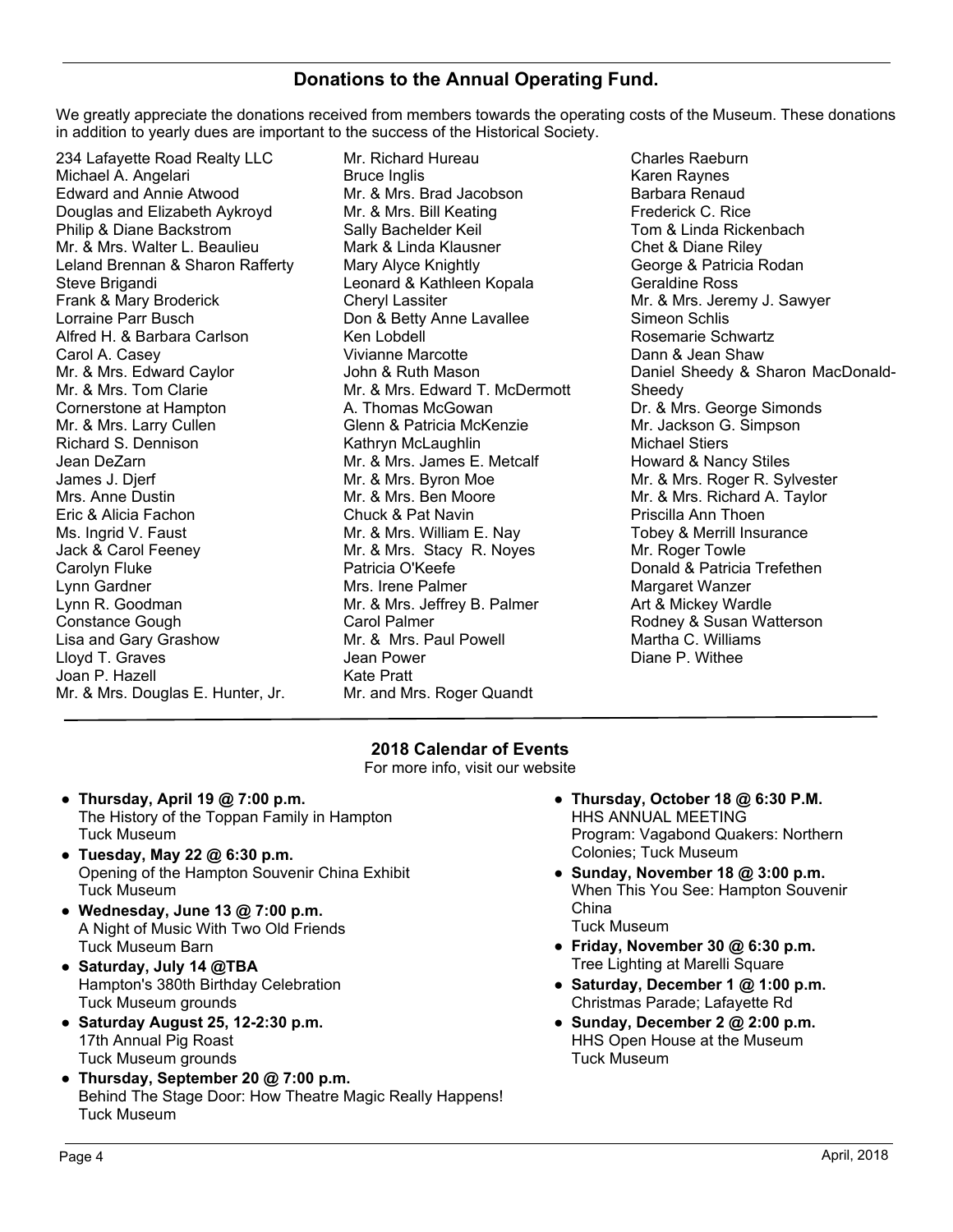# **Gifts to the Collection 2017 – Including Educational Items and Display Aids**

- Ruth Stimson Slide Collections II & III Lori Cotter
- Quilt from the Towle Family homestead Shari Garrett-Miller
- Scrapbook *History of Hampton and Hampton Beach Police Stations* Harold Fernald
- Hampton Rod and Gun Club program, Hampton Academy memorabilia Paul Farrell
- Wagon chock, post hole digger- Hampton Falls Historical Society
- *Great Fires* supplement 1984 Janet Battenbury
- Souvenirs from First Baptist Church of Hampton 200<sup>th</sup> anniversary– cookbook, coffee mug, t-shirt Donna Horton
- Collection of Hampton history books, *History of Rockingham County*, *NH Manual for the General Court 1680-1891,* collection of Godfrey family photos– Richard Dennison
- Farmer's notebook, feed grinder, darning egg, bung tap, wood planes, hay hook, handmade broom, butcher paper cutter, handmade carry-all, handmade clothes washer agitator, auger, wood clamp – Alison and Curt Johnston
- Books  *The Queens of Hampton Beach* (Lassiter & Raynes authors)*, Wentworth by the Sea, Landscapes* and *Gardening for Historic Buildings* – Karen Raynes
- Book *An Age of Barns* Sammi Moe
- Book *The Boss of Hampton Beach* Carol Keating
- Toppan family crest, photos of Hampton, sled top belonging to Mary Toppan, piano from Toppan family, plan of the Ring Swamp 1837, Hampton voter List, Toppan family papers pre-1845, plan of land belonging to John Sherborn 1758, plan of levy – Michael Toppan
- Priscilla Gillespie Collection; sheet music & 45 rpm record of "When Priscilla Walks on the Beach", postcard of Priscilla Gillespie – Ginny Smith
- HHS Personal Property Books Index 1837-1974 Candy Stellmach (Digitization Committee)
- Button from EH&A Street Railway Priscilla Thoen
- WWI scrapbook Craig and Carol Orze
- Collection of Frank Swallow post cards, *The Guild Cookbook* H. Alfred Casassa
- Book *Three Centuries of Freemasonry in New Hampshire* Dean Merrill
- Townscape Studio map of Hampton, NH, souvenir dish towel, collection of paperweights, U.S. Bicentennial souvenirs, souvenir ashtrays, Hampton Academy wall plaque, Winnacunnet Plantation stein, Marine Memorial souvenir plate – Jewell Brown
- Hampton National coin bank Kathe Lobdell
- Magazines, *The Homemaker* Bill Keating
- Hampton dance programs c. 1900, George Moore papers Mary Jane Williams
- Civil War currency Eleanor Becotte
- School memorabilia, Hampton Beach Community Church ephemera, play scripts and handbills, advertisement for Church Army Troubadours – Janice Marston Jassmond
- Minutes from Hampton Oceanside Grange Dick Patten NH State Grange Historian
- Mini photo album Class of 1935, yearbook Hampton Jr. High 1939 Paul Farrell
- Book *War of the Nations Portfolio* William Gallagher
- NH tourism booklets, yearbooks, school ephemera, class photographs and cards from 1953 – Alan Bowie
- Vinyl record vocalist Bill Elliot David Doss
- Collection of Philbrick deeds, collection of Philbrick family papers Betsy Davis
- Folding wooden crate S.A. Dow Co. Elizabeth Aykroyd
- Book *The Three Sermons* (1796) Eugene Orcutt
- Photograph Blue Spruce Cottages Richard King
- Chart of Hampton fire alarm boxes Bruce Dow





Continued…